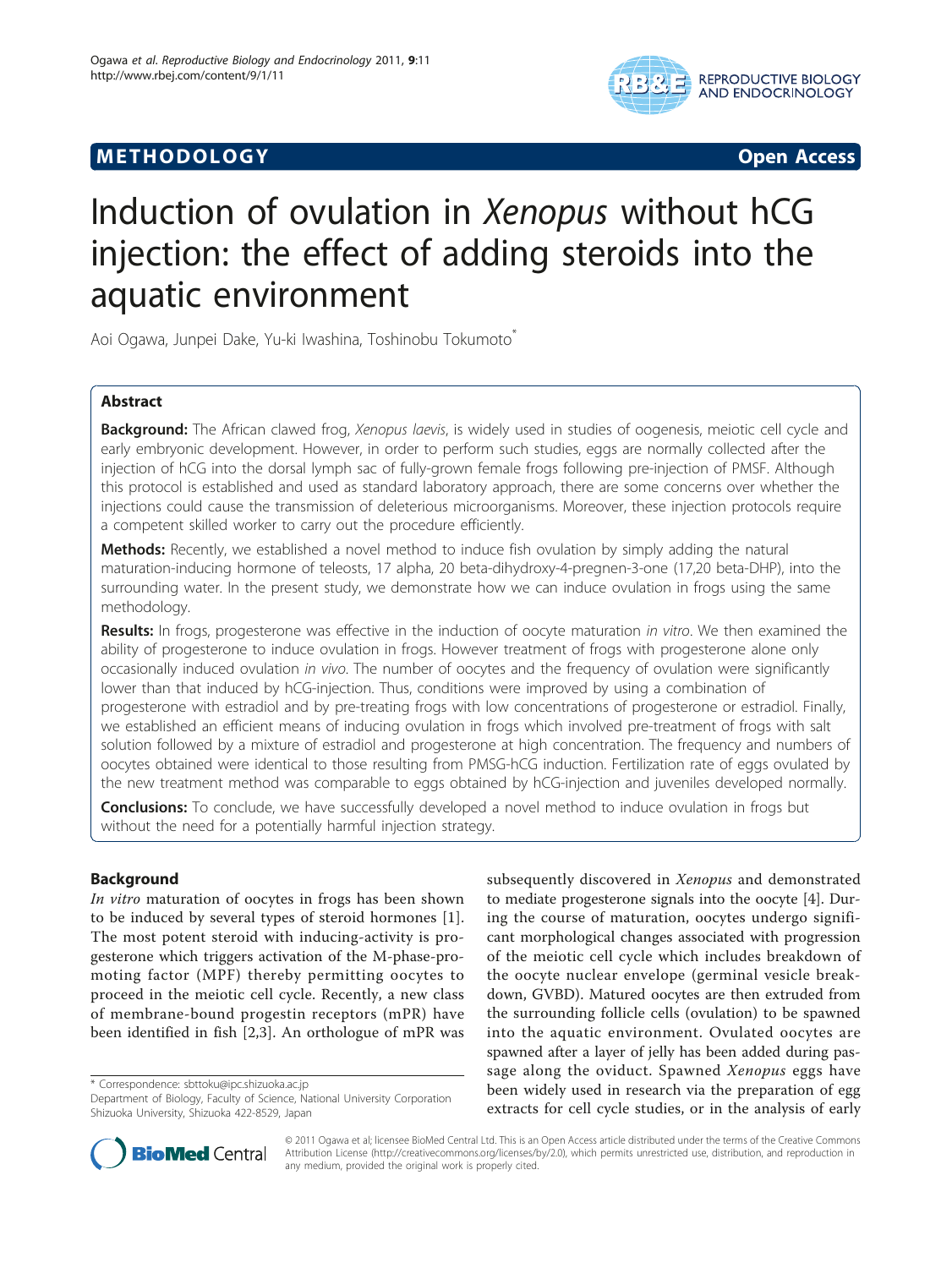development mechanisms following artificial insemination in vitro.

Frog ovulation can be induced by hCG-injection either in vitro by administering the hormone directly to follicle-enclosed oocytes, or by injection of the hormone solution into the dorsal lymph sac [[5\]](#page-5-0).

Recently we established a method to induce fish ovulation in vivo by simply administering maturation-inducing steroid into the water (Tokumoto et al submitted). We also described a method to induce oocyte maturation in fish by treatment with an endocrine-disrupting chemical, diethylstilbestrol (DES) [[6](#page-5-0)], a non-steroidal estrogen. We also described how oocyte maturation in fish could be prevented by pentachlorophenol (PCP) [\[7](#page-5-0)], a widely used biocide. Subsequently, we have demonstrated that the agonistic effect of DES occurs via the mPR by showing direct interactions between DES and mPR by steroid binding assays using recombinant protein expressed in cultured cells [[8](#page-5-0)]. Our results clearly indicated that the membrane steroid receptor represents a potential novel target for endocrine disrupting chemicals (EDCs). In order to address the effects of EDCs in vivo, the effects of externally applied EDCs or steroid hormones were examined by simply adding the agents into water. Results showed that externally applied EDCs, as well as MIS, could induce or prevent oocyte maturation and ovulation in living fish.

In the present study we investigated the efficacy of applying steroids to the external aquatic environment upon the induction of ovulation in the aquatic frog, Xenopus. Our results demonstrated that ovulation in frogs can be induced by external steroids. This protocol is relatively simple and most importantly, avoids the use of injection needles.

# Methods

### Materials

Frogs (Xenopus laevis) were purchased from Jo-hoku Seibutsu Kyozai (Shizuoka, Japan). Autogenic frogs were also used. Frogs were treated following procedures approved by the Shizuoka University Animal Care Committee. Steroid hormones (Androstenedione, Progesterone, 17b-estradiol, Testosterone, 17,20b-DHP) were purchased from Sigma Chemical Co. (St. Louis, MO). [1, 2, 6, 7- <sup>3</sup> H]-Progesterone (94 Ci/mmol) and [2, 4, 6,  $7-$ <sup>3</sup>H]-Estradiol-17 $\beta$  (84 Ci/mmol) were purchased from Amersham Pharmacia Biotechnology (Piscataway, NJ).

### Induction of ovulation by hormonal injection

Spawning was induced in sexually mature Xenopus females by injecting 100 I.U. pregnant mare serum gonadotropin (PMSG) followed 24 to 30 hrs later by the injection of 500 I. U. human chorionic gonadotropin (hCG). Females were transferred into a glass bottle with screw cap of 12 cm in diameter which contained 1 L of 0.1 M NaCl per frog. Frogs remained in the bottle at 20°C until ovulation was completed (normally 24 hrs).

#### Induction of ovulation by steroids

Females were transferred into a same glass bottle used for hormonal injection which contained 1 L of 0.1 M NaCl per frog. For pre-treatment, females were exposed to steroids in vivo by adding steroids directly into the water at 20°C (from a 10,000-fold stock in ethanol). After incubation for 24 to 30 hrs, agents to induce ovulation were added and the frogs maintained at 20°C until ovulation was completed (normally 24 hrs).

#### Determining the number of ovulated eggs

Ovulated eggs were collected into plastic dishes of 150 mm diameter and photographed by digital camera. Images were digitized and eggs visible on the images were scored using ImageJ software.

# Estimation of incorporation of steroids by <sup>3</sup>H-labeled tracers

[ ${}^{3}$ H]-Progesterone ( ${}^{3}$ H-P) and [ ${}^{3}$ H]-Estradiol-17 $\beta$  ( ${}^{3}$ H-E) were added to stock solution of each steroid at 0.2 μM and 0.1  $\mu$ M. To estimate the solubility of steroids in this experimental conditions, 100  $\mu$ l of <sup>3</sup>H-P containing 200 mM progesterone in ethanol added into 1 L of 0.1 M NaCl with 100 μl of 100 mM estradiol without <sup>3</sup> H-E or 100 μl of <sup>3</sup> H-E containing 100 mM estradiol in ethanol added into 1 L of 0.1 M NaCl with 100 μl of 200 mM progesterone without <sup>3</sup>H-P. To estimate incorporation of steroids into frog tissues, frogs maintained in the bottle for 24 hrs. After anesthetized with Methyl p-Hydroxybenzoate, 0.1 g of blood, ovary and skeletal muscle from frogs were obtained. The radioactivity in the tissues was measured with a liquid scintillation counter (ALOKA LSC-6100).

### Fertilization

The fertilizing ability of eggs was assessed by in vitro insemination following methodology described previously [[9\]](#page-5-0). Fertilization rate (in %) was calculated by determining the proportion of embryos developing to and beyond the 4-cell stage.

### Results

Externally applied progesterone induces ovulation in vivo To evaluate the effect of steroids upon frog ovulation, we applied steroids directly into the water in which Xenopus were being maintained. Of the steroids examined, progesterone was shown to induce ovulation in vivo but only if applied at high concentration (Figure [1](#page-2-0)). However the frequency of frogs successfully ovulating and the number of eggs ovulated by progesterone alone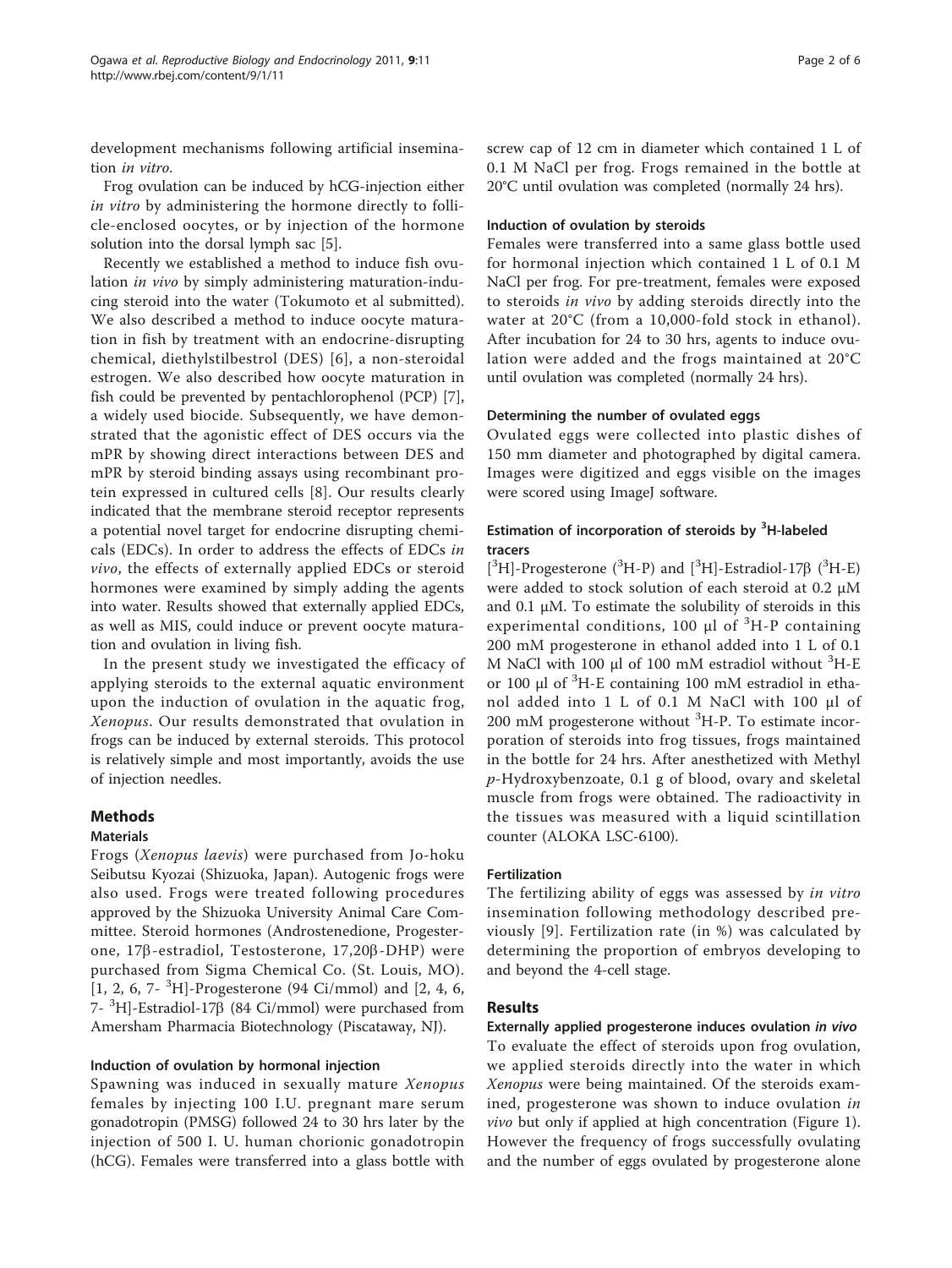induction of Xenopus ovulation. The left column represents the results of induction by hCG injection. Annotations underneath each progesterone; Tes, testosterone; And, androstenedion; E, 17bestradiol. Each compound was added to 0.1 M NaCl at a final concentration of 1 μM except progesterone (additional high concentrations were examined at 10 μM; P10, 20 μM; P20, 40 μM; P40). After 24 to 30 hr incubation, the numbers of ovulated eggs were counted as described in the Materials and Methods. Each value represents the mean of data from more than three different females. The number of ovulated frogs per number treated is indicated over each column. Vertical lines indicate standard deviation.

was significantly lower than when ovulation was induced by hCG-injection. We next investigated the effect of pre-treatment or applying a mixture of steroid hormones. When frogs were pre-treated with low concentrations of steroids, the frequency of frogs in which ovulation was induced was reduced (Figure 2). Estradiol exhibited a potent inhibitory effect upon progesteroneinduced ovulation during pre-treatment. However¸ we observed a synergistic effect of estradiol and progesterone in the induction of ovulation by adding a mixture of these steroids (Figure [3](#page-3-0)). When the concentration of estradiol mixed with progesterone was increased, we observed an increase in the number of eggs ovulated. We then demonstrated the effect of pre-treatment and using treatments composed of mixed steroids. Our results confirmed that we had discovered a novel method for the induction of ovulation in Xenopus that did not use injection needles but caused ovulation in a similar number of animals as PMSG-hCG injection protocols. Moreover, there was no significant different in the number of oocytes released when compared to standard injection protocols (Figure [4\)](#page-3-0). As shown in Figure [4](#page-3-0), thousands of oocytes were released in response to pre-treatment with 0.1 M NaCl alone, or with 0.01%

ethanol, followed by exposure to a mixture of 20 μM progesterone and 10 μM estradiol (Et0-P20E10 and Et0.01-P20E10).

In order to demonstrate that eggs ovulated in response to steroid induction protocols were normal, we conducted in vitro insemination assessments. Data revealed that eggs ovulated in response to steroid treatment possessed identical ability to fertilize as those ovulated by standard hCG-injection protocols (Figure [5A](#page-4-0)). Eggs fertilized in vitro developed normally (Figure [5B](#page-4-0)). Results strongly indicated that steroid-induced ovulation was identical to physiological ovulation.

#### **Discussion**

In the present study we demonstrated that ovulation could be induced in frogs by simply adding steroids into the water, a method previously shown to be efficient for the induction of ovulation in teleost fish. Our new method is relatively simple, and more importantly, avoids the need for needle injection. As the concentration of steroids in the stock solution is extremely high (200 mM for progesterone and 100 mM for estradiol), these

<span id="page-2-0"></span>

 $\mathbf{r}$ 

 $+$ 

 $\ddot{\mathbf{r}}$ 

 $11/$ 

6/6

 $6/6$ 

3500

3000

2500

2000

1500

1000 500

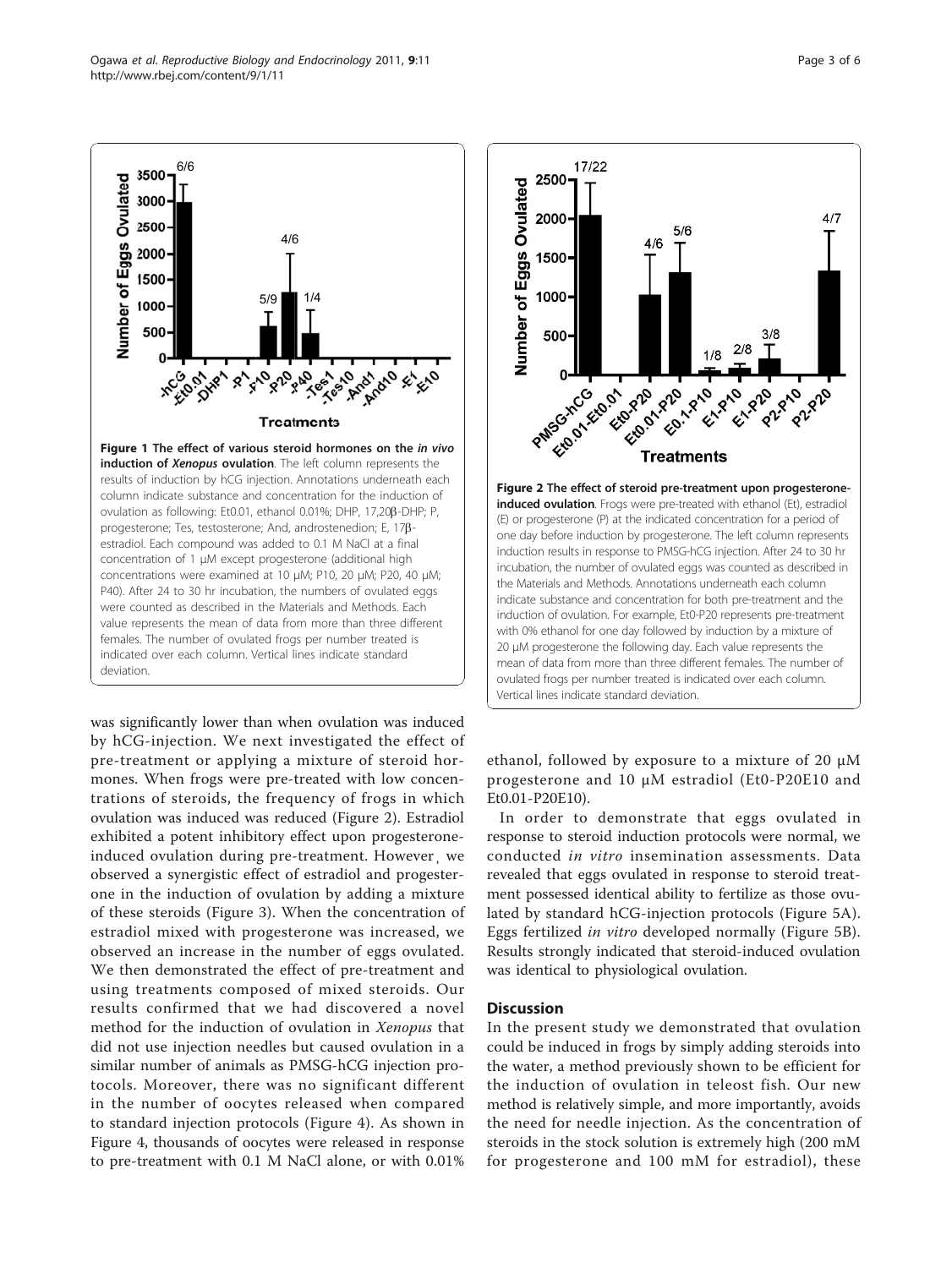<span id="page-3-0"></span>Ogawa et al. Reproductive Biology and Endocrinology 2011, 9:11 http://www.rbej.com/content/9/1/11



chemicals are normally crystallized when kept at 4°C. However, these stock solutions can be kept at room temperature for up to six months in order to avoid crystallization. To investigate how much amount of steroids incorporated into frog tissues in the treatment established in this study, we conducted biochemical determination of incorporation of steroids into tissues of frogs using <sup>3</sup>H tracers of progesterone and estradiol. The result is shown in Table 1. Although only 1% of added steroids were dissolved into water, ten-times higher concentration of progesterone was detected in ovary after 24 hr treatment. The result demonstrated that there are some mechanisms to accumulate progesterone into ovary and by the mechanisms concentration of progesterone in the ovary became high enough to induce oocyte maturation and ovulation. The results also indicated that the reason why extremely high concentration of steroids is necessary for induction of ovulation.

The fertilization rate of eggs obtained by the new induction method was comparable to those observed with eggs ovulated by standard hCG-injection methods. Moreover, juveniles developed normally. Females induced to ovulate by the new method appeared healthy and no damage was observed following treatment. Importantly, females could be re-used in further induction experiments 3-4 months after initial treatment.

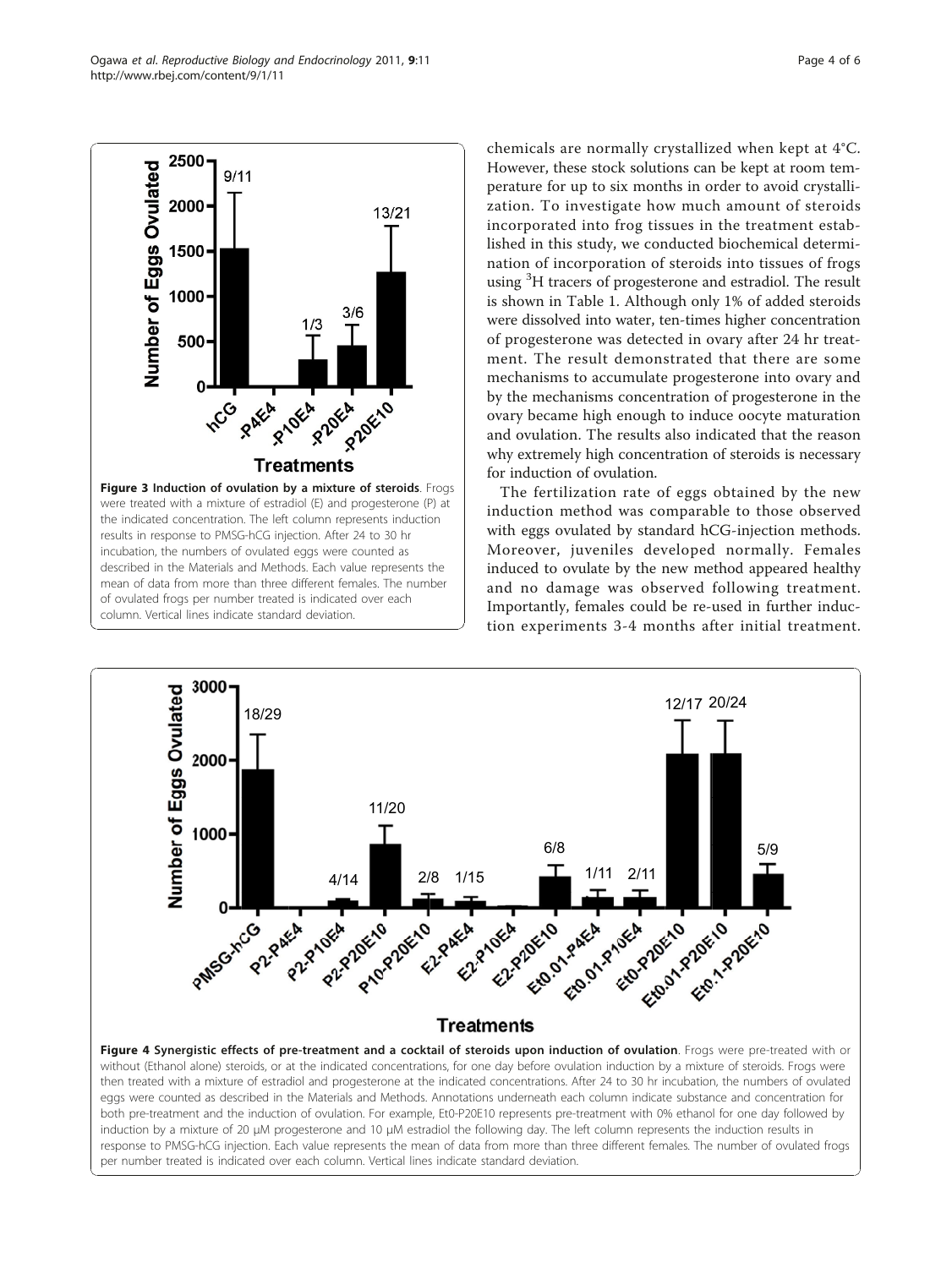This is in line with timescales recommended for hCGinjection treatment in frogs. Consequently, we have successfully described a new method for the induction of frog ovulation without injection. Oocytes in Xenopus laevis ovary were classified into 6 stages [\[10](#page-5-0)]. hCG injection releases only the oocytes in stage VI. The effects of mixtures of steroids over a day time period as used in this study may have stimulus effect on oocyte growth in one or more of the stages. In fact we could induce ovulation only a month after previous treatment with steroids (Data not shown).

However, basic questions were raised during the course of our study, which should be given due consideration. Firstly, we need to address the stimulatory effect of estradiol upon the induction of ovulation. Secondly, we need to address the stimulatory effect of pre-treating frogs with 0.1 M NaCl. These concerns are discussed below.

The effect of estradiol upon ovulation has been studied in several different types of frog. It has also been established that pituitary extracts (PE) exhibit ovulatinginducing activity, both in vivo and in vitro. In frogs, ovulation can be induced in vitro in dissected ovarian pieces (ovarian fragments) by adding PE into culture medium. Although the effects of steroids were only studied in conjunction with pituitary extracts in vivo, it was demonstrated that steroids alone can induce ovulation by using ovarian fragments in Xenopus and Rana pipiens [[11,12\]](#page-5-0). Of the steroids tested, progesterone was the most potent in terms of ovulation-inducing activity. Subsequently, Wright examined the effect of steroids upon pituitary extract-induced and progesterone-induced ovulation using ovarian fragments in vitro [\[13](#page-5-0)]. Estrogens exerted inhibitory effects upon pituitary extract-induced ovulation, but when combined with progesterone, or PE and progesterone, caused enhanced ovulation. In the present study, we demonstrated the stimulatory activity of estradiol upon progesterone-induced ovulation in vivo. However, pre-treatment with estradiol reduced the rate of ovulation, while estradiol also inhibited PE-induced ovulation in vitro. We propose that estrogens possess stimulatory-activity upon the process of ovulation but will reduce the competence of oocyte maturation if used in pre-treatments. Recently, Pang et al. used the zebrafish model to demonstrate the down-regulation of the membrane progestin receptor (mPR) responsible for progestin-induced oocyte maturation in response to estrogen acting via the membrane estrogen receptor [[14\]](#page-5-0). In *Xenopus*, it has been demonstrated that the mPR $\beta$  subtype is a receptor for progesterone [\[4](#page-5-0)]. Thus, it can be speculated that pre-treatment with estradiol for 24 hours can induce the down-regulation of mPRβ prior to the induction of ovulation resulting in the inhibition of oocyte maturation and ovulation. On the contrary to accumulation of progesterone in ovary, the concentration of estradiol in the ovary after incubation was almost same as in the solution (Table 1). It is known that estradiol has bi-modal effects on gonadotropin synthesis in mammals [\[15\]](#page-5-0). It is possible that estradiol possesses similar effects in amphibians and stimulates the synthesis of gonadotropin. Increased amount of gonadotropin might show synergic effect with progesterone to induce ovulation.

The stimulatory effect of pre-treatment with a mere salt solution is also surprising. The jelly layer surrounding ovulated Xenopus eggs is sticky in nature and tends to adhere to vessels. To avoid the absorption of eggs



| <b>Steroids</b>                      | Progesterone        |                    |                    | <b>Estradiol</b> |                   |                 |
|--------------------------------------|---------------------|--------------------|--------------------|------------------|-------------------|-----------------|
| Added <sup>3</sup> H-steroid (dpm/g) | $477,700 \pm 8,190$ |                    |                    | 293,600 ± 39,240 |                   |                 |
| Dissolved in 0.1 M NaCl (dpm/g)      | $3,943 \pm 438$     |                    |                    | $3,777 \pm 681$  |                   |                 |
| Estimated concentration (µM)         | $0.17 \pm 0.02$     |                    |                    | $0.13 + 0.02$    |                   |                 |
| Tissues                              | Blood               | Ovarv              | Muscle             | Blood            | Ovarv             | Muscle          |
| Incorporation into tissues (dpm/g)   | $17,180 \pm 557$    | $38,380 \pm 5,252$ | $14,920 \pm 1,670$ | $4,671 \pm 365$  | $4.280 \pm 1.080$ | $2,236 \pm 328$ |
| Estimated concentration (µM)         | $0.72 + 0.02$       | $1.61 \pm 0.22$    | $0.62 \pm 0.07$    | $0.16 + 0.01$    | $0.15 + 0.04$     | $0.08 \pm 0.01$ |

Each value in the mean (± S.D.) of three separate experiments using samples of three separate bottles or females.

<span id="page-4-0"></span>